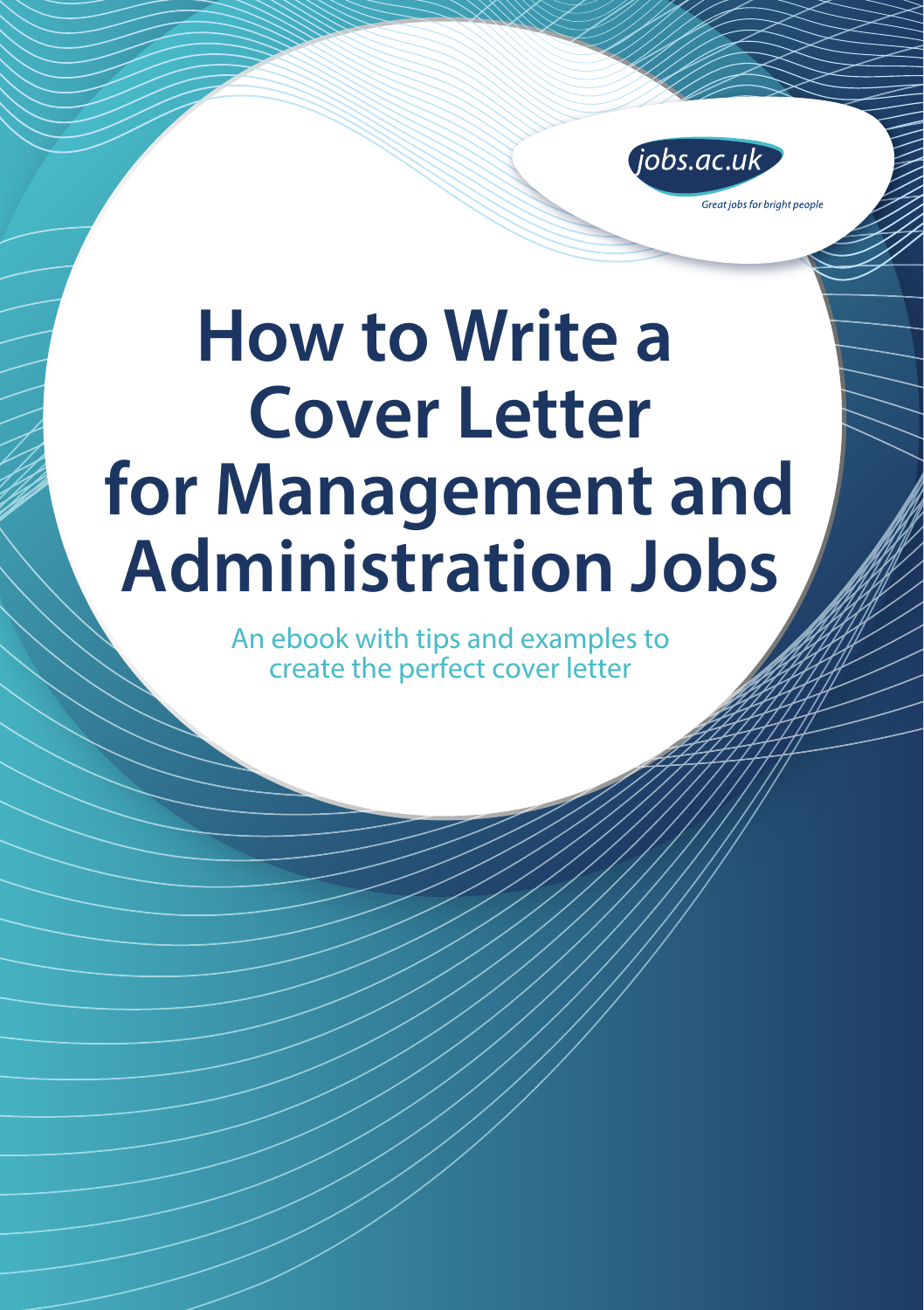# **1 The purpose of your cover letter**

**The power of the cover letter in making an effective job application should never be underestimated. A good cover letter will grab the employer's attention and make them want to read your CV. The purpose of your cover letter and CV together is to whet the employer's appetite, to establish you as a serious contender for the post and to persuade the recruiter that you are worth an interview.**

#### **The cover letter exists to:**

- Demonstrate your enthusiasm for the post, based on the research you have done about the role and the institution
- Explain your rationale for applying and how the role fits with your career plans
- Answer the question "Why should we hire you?" by demonstrating how you meet the key criteria for the post and what sets you apart from other candidates
- Provide evidence of your written communication and language skills, including the ability to be clear, succinct and articulate.

#### **This ebook focuses on cover letters for roles in HE Management and Administration and addresses:**

- When to send a cover letter
- What format to use
- How to tailor it to a particular role
- Marketing yourself in the cover letter
- The do's and don'ts of cover letter writing
- An example 'before' and 'after' cover letter with detailed explanations of the improvements made
- A checklist for you to ensure your cover letter is as effective as possible.



## **When to send a cover letter**

**2**

You should always send a cover letter with your CV unless you are expressly asked not to. The only exception is if you are posting your CV on a database/with an agency where it will be seen by numerous employers, in which case a Profile on the CV itself is helpful.

Even if you have explained your motivation for applying on the application form, it is still worth sending a separate cover letter. This is because the cover letter gives you another opportunity to market yourself and can strengthen your chances.

# **3 The format of a cover letter**

For jobs in administration and management, you should aim for your letter to be no longer than three quarters of a page. In order to make an impact, and to prove that you can explain ideas fluently and clearly, the letter needs to be succinct.

Keep paragraphs short and your typeface clear (a font size of 11 or 12 is recommended) as the employer's attention span will be brief.

It is traditional to write the cover letter in paragraph format, and this is the format we have used for our example letter, although some candidates choose to use bullet points and/or bold to highlight key points.

The order of paragraphs is not critical, but the following structure is recommended:

**Address and salutation: Address** the letter to a named person i.e. the recruiting manager who will shortlist the applications. A quick phone call or email should elicit this information.

- **First paragraph:** An introduction, explaining which job you are applying for, how you heard about the post, and some brief background on who you are e.g. in terms of your current job role.
- **Middle section:** Evidence of how you meet the top 3 or 4 criteria for the role, with brief illustrations of your achievements in each.
- **Final section:** Explain what attracts you to this role in this institution and how the role fits in to your career plans.
- **Concluding paragraph:** A conclusion summarising what makes you suitable for the job and a statement expressing interest in an interview.

**Tweet this ebook, share on Facebook, LinkedIn or Google+**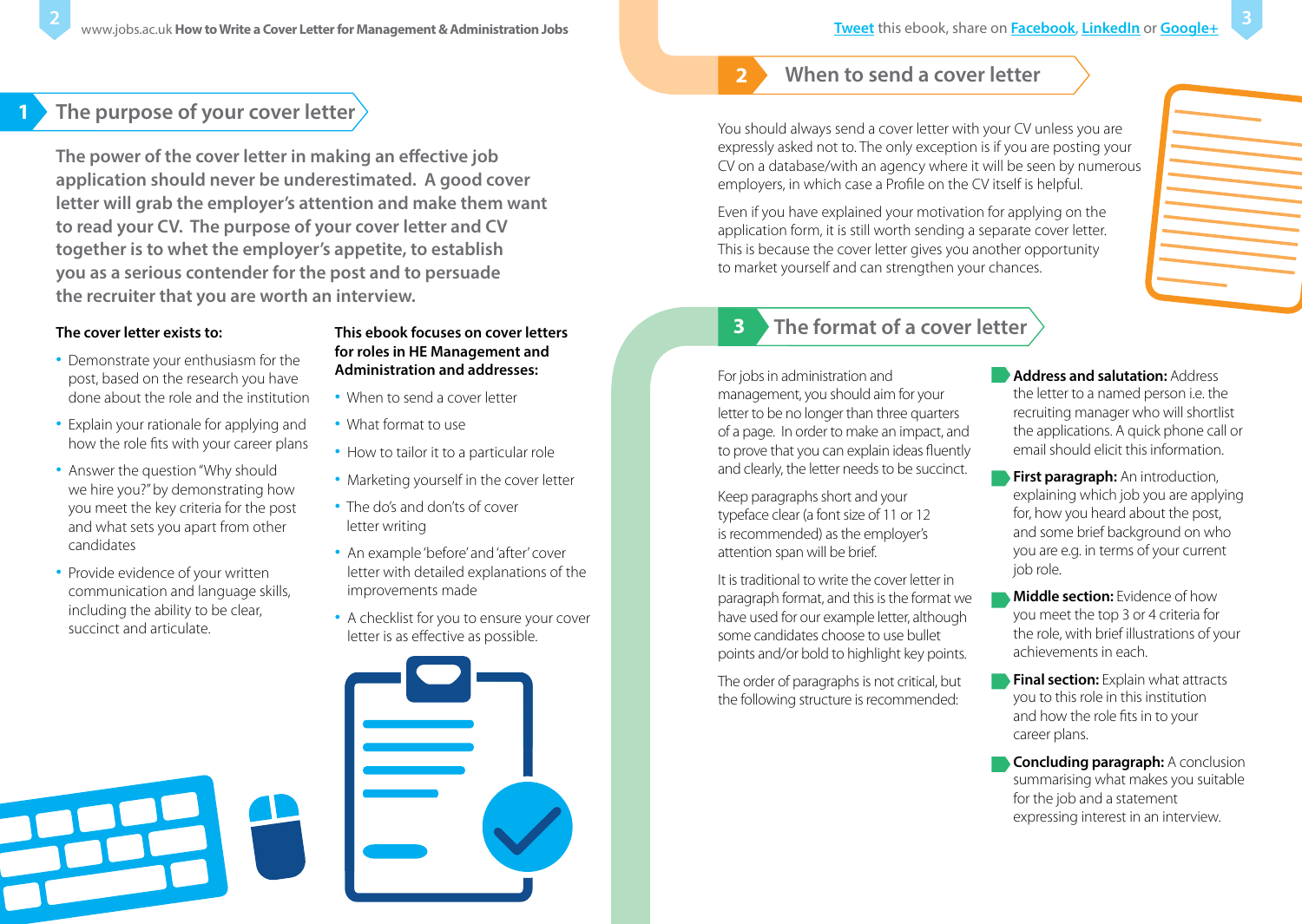### **4 Tailoring your letter**

The best way to tailor your letter effectively is to:

**4a Do your research** 

Your cover letter needs to show what a great match you are for the job. The job and person specification will only give you so much. In order to understand the job context, the key priorities, what the recruiters are really looking for and how the job might develop you need do your own research.

This could include:

#### **4b Online research**

For example: into the University and Department's strategies and future plans, it's student profile, organisational structure and so on. For external appointments, you may be limited to what is available publicly so do use your networks to access these. You may be able to find useful information on news sites and publications such as the Research Assessment Exercise and Good University guides.

#### **4c Discussion with the recruiting manager**

Most recruiters are only too happy to answer questions about the job from potential applicants beforehand. This can also help you get your 'name in the frame' early. Just ensure that your questions are intelligent and be warned that the conversation might turn into an informal interview. You should reflect on why the employer should hire you, and refine your 'elevator pitch' before arranging the call.



#### **4d Conversations with other employees**

Including the departing jobholder, their colleagues and subordinates. For internal roles, you can use your internal networks to find these people. For external roles, you might ask the recruiting manager to put you in touch – or use your networks to see who knows someone in the right department and institution.

The depth of your research will show in your application and can really distinguish serious applicants from the rest of the pack. It's also great preparation for the interview stage.

#### **4e Be selective**

The best way to tailor your letter is to pick out only the top three or four criteria for the post and focus your evidence on these. If the employer is convinced you have the right credentials, experience and skills for the areas that matter most, the chances are that they will invite you to interview. Your CV and your interview can cover the rest.

#### **Use the employer's language 4f**

Ensure you use the same keywords in your letter as the employer uses in their advertisement and in other sources (such as the Institution's Values or Strategy statement). Listen carefully in conversations with the recruiter and colleagues for any buzzwords. If the institution talks about 'student engagement', 'research capability', 'lean management' or 'employability' issues – it will help if you talk about your experience and interests in the same terms.

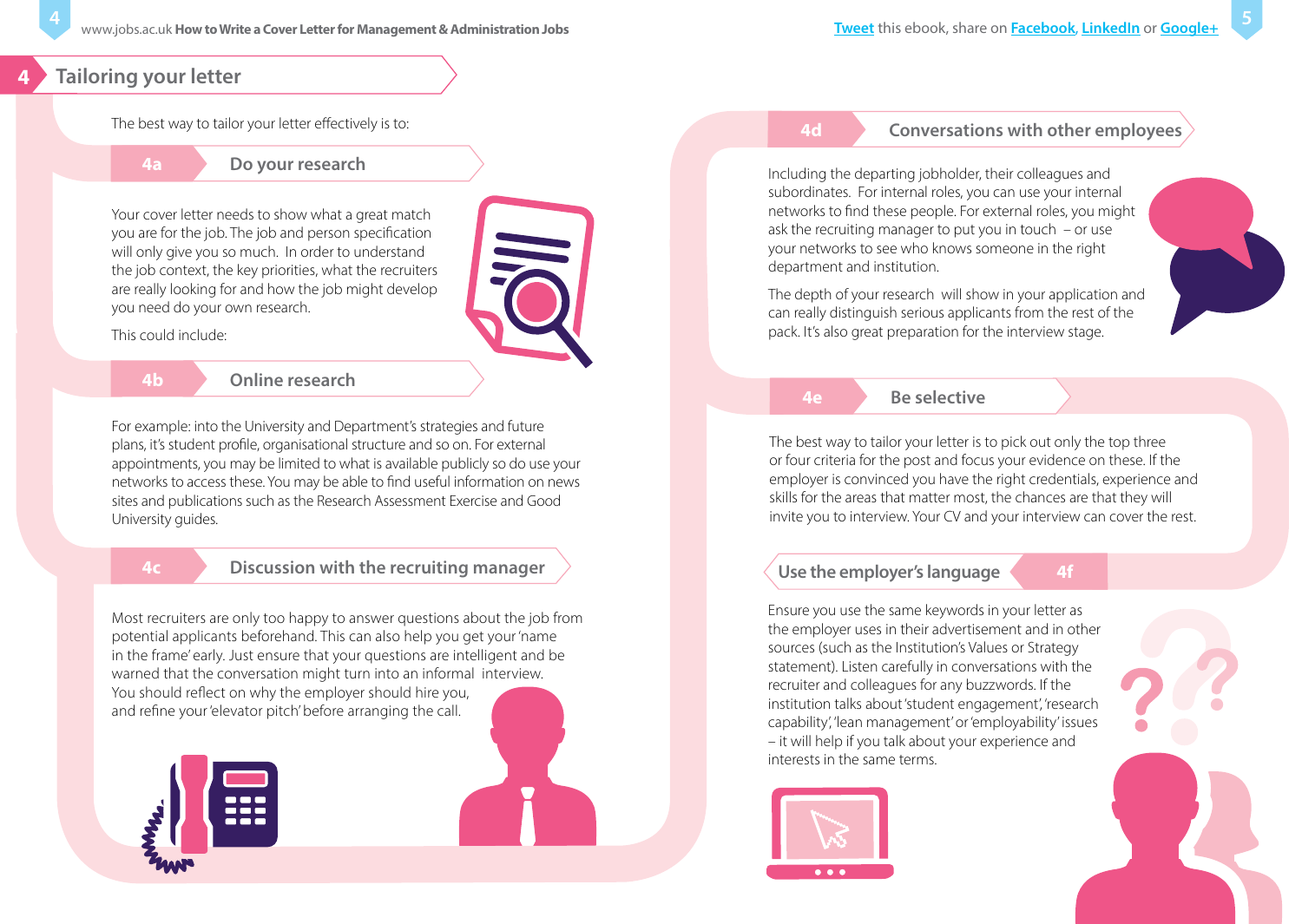# **5 Marketing yourself effectively Times and Solution 2 <b>Times Times Times Times Times Times Times Times Times Times Times Times Times Times Times Times Times Times Times Times Ti**

Before you write your letter, you need to be clear on what your Unique Selling Points are for the role in relation to the key job criteria.

Think about what will differentiate you from the competition. Consider who else might apply, internally and externally, and what they might offer. Consider what makes you stand out from them. This might include:

- Greater depth of expertise or length of experience in this field
- A particular blend of experiences which give you a unique perspective (e.g. having worked in both central functions and academic departments, or having been a student yourself recently for student-facing posts)
- Specific achievements in your current and previous roles
- A qualification which is highly relevant to the role, but which not all the other applicants will have
- A passion for and commitment to the subject matter of the job or for working in this particular area
- Well developed professional networks in a relevant field which could prove helpful in the job
- Or anything else you think might make the stand out in a way which is relevant to the role.





# **6**

### **Do:**

- Put your most convincing evidence first. You need to make an impact in the first few sentences. Talk about your current or most relevant job first
- Focus on achievements in your current and previous roles rather than merely your responsibilities. Quantify these wherever possible
- Illustrate your achievements with brief but specific examples, explaining why these are relevant to this role. You can refer the employer to the CV for more detail
- Concentrate on the areas which differentiate you from the competition rather than the basic job criteria
- Demonstrate how well you have researched the role and the job context when explaining your career motivation
- Explain your rationale if you are seeking a career change or sideways move
- Be succinct. Ask a friend to go through it with you and edit out any wordy sentences and redundant words
- End on a note of enthusiasm and anticipation.

### **Don't:**

- Try to summarise your CV or give too much detail you need to be selective about the points that you highlight
- Make unsubstantiated statements about relevant skills and experience without giving examples
- Send the same or a similar letter to more than one employer. Never 'cut and paste' as employers will suspect a lack of research and career focus
- Make generalised statements about why you want to work for the institution (e.g. referring to 'a top 50 global institution' or 'a department with a high reputation')
- Use jargon specific to your employer or profession which the employer might not understand
- Focus on what the employer can do for you it's more about what you can do for the employer.

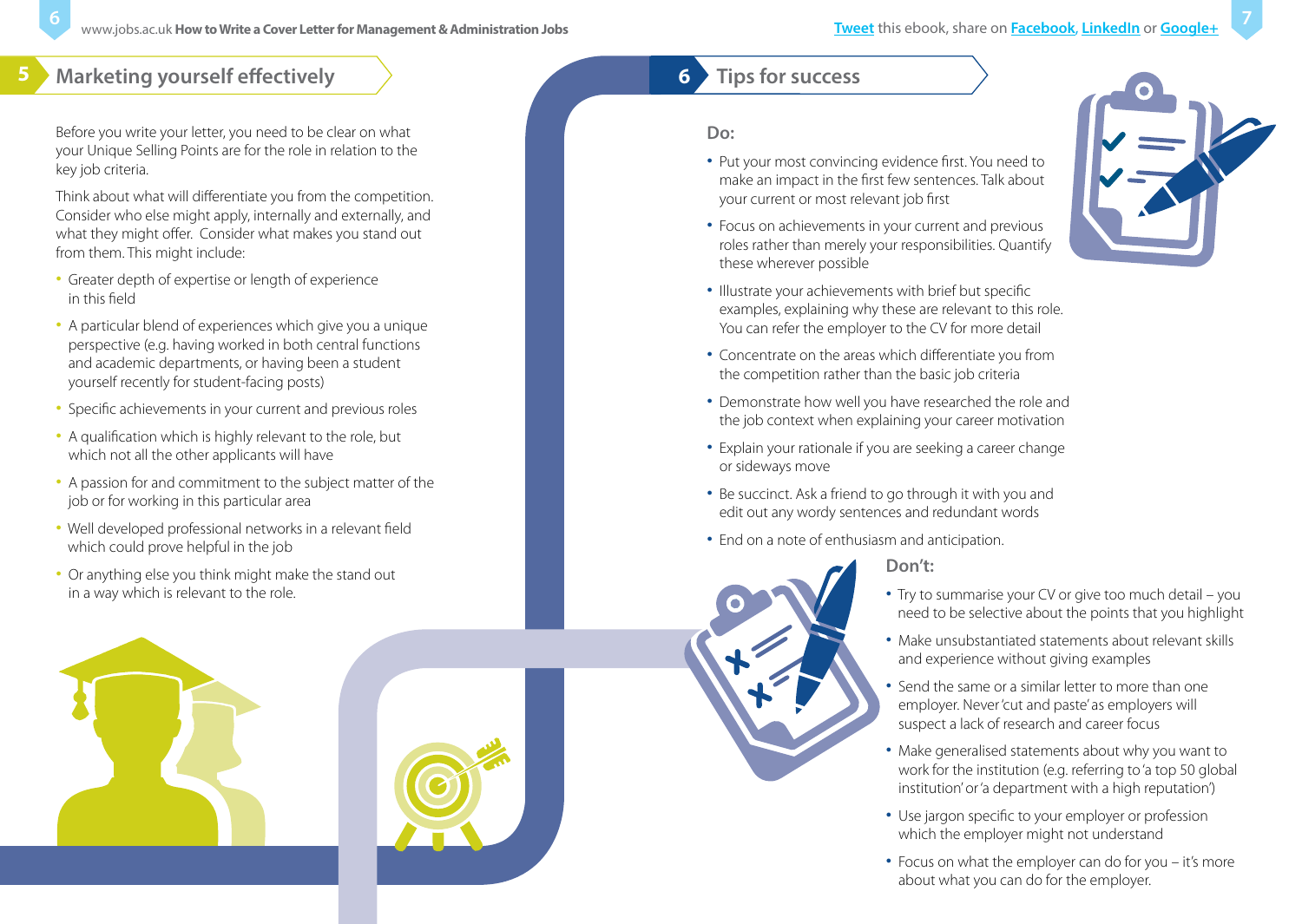# **7 Example cover letter – with comments**

#### Dear Sir or Madam

I am writing to express my deep interest in applying for the post of Faculty Office Assistant Manager at Westhampton Business School. As an experienced University Administrator with a reputation for diligence, organisation and dedication, I believe I can contribute a tremendous amount to the development of this renowned academic institution.

I have always been interested in business and would love to work in such a professional environment. This post would take me a step further to fulfilling my ambition to become a Faculty Manager at a top 50 University.

I have fifteen years' experience in University administration, having joined the University of Central Devonshire in 1998 as an Examinations Assistant. After being promoted to Senior Examinations Assistant in 2004 I then moved over to the Economics Department to be a departmental secretary. I now manager all aspects of student administration for the department for 500 students including admissions, attendance, servicing of staff student ... liaison committees, examinations, assignment submissions, reception and staff recruitment

I have extensive experience of project management and IT Systems and have attended numerous internal courses on this subject. I am currently studying for my European Computer Driving Licence. I am an excellent team worker and have experience of sitting on a number of faculty and University Committees.

I believe this role would provide me with an opportunity to develop my leadership abilities and to continue to deliver an excellent operational service to students and staff I would be honoured to be invited for an interview and attach my CV. I am available for interview at any time and can provide references on request. Please do telephone me at any time if you have any further queries.

Yours sincerely

- 1: Always address the letter to a named person where possible, ideally the hiring manager.
- **E.** 2: This is obvious
- 3: A reputation is not enough; you need evidence of achievement.
- 4: This is an 'empty' sentence which doesn't really add anything.
- 5: Concentrate on answering the question 'What could I do for you if you hire me?' not 'What could you do for me?'
- 6: The cover letter is not the place to summarise your entire CV. Be selective and highlight those achievements which set you apart from the competition, and which are most relevant to the post.
- $\cdot$  7: This would be assumed for a departmental secretary and, in any case, is detailed on the CV.
- 8: Beware of inserting long lists of activities and skills which are not substantiated with evidence. The information here is too vague and generic.
- 9: This is all a bit obvious and does nothing to persuade the employer to interview them.

### **8 Example cover letter – improved version**

#### Dear Mr Owen

I wish to apply for the post of Faculty Office Assistant Manager in the Business School, which I saw advertised on the University website.

In my current role as Departmental Secretary for Economics at the University ... of Central Devonshire I provide a complete service to 500 full-time students, of whom over one third are from outside the EU. I directly manage a team of three as well as numerous temporary staff with full responsibility for their recruitment, development and performance management.

1: Always say where you saw the position advertised.

As well as my operational role. I have recently managed the department's....... implementation of a new Virtual Learning Environment for over 250 Distance: Learning MSc students. I am passionate about providing excellent service to 4: Give evidence of recent concrete ourstudents and am delighted to have contributed to a National Student Satisfaction Survey rating of 92% this year.

My first degree is in Business Studies and I work closely with the Business School at UCD to support our joint honours students. Given the similar student profiles of our faculties, in particular the growing importance of meeting the needs of international and distance learning students, I believe this role would be an ideal match for my skills and interests.

I understand the post holder will be responsible for the implementation of a new departmental intranet. Having redesigned our external facing departmental website, and as a member of the Faculty IT Systems Review Committee, I feel I have some expertise to offer here. In addition I have developed strong project planning skills in my previous role as senior... examinations officer.

I would be delighted to discuss my application further at interview and I look forward to hearing from you shortly.

Yours sincerely

2: Point out any ways in which your

client or stakeholder group is similar to that of the target role.

<sup>31</sup> 3: These aspects are an important part of the person spec for this role and that is why the candidate has highlighted them.

> achievement in areas relevant to the role.

5: Mention anything which might improve the department/ institution's league table position.

6: Point out the ways in which your background is relevant to this position e.g. Here, although the candidate hasn't yet worked in a Business School, she is showing she has some understanding of the environment. It is especially important to do that if you are lacking in any key aspects of the person spec.

- 7: This focuses on the similarities between her current and the target post.
- :........ 8: This demonstrates a good understanding of the post and shows directly relevant experience. This works really well when you have researched the position by speaking to people in the department and can show you know what is happening and the department priorities.
- 9: Whilst this post is on the CV, the candidate is highlighting its relevance.

- 10: End on a note of confidence.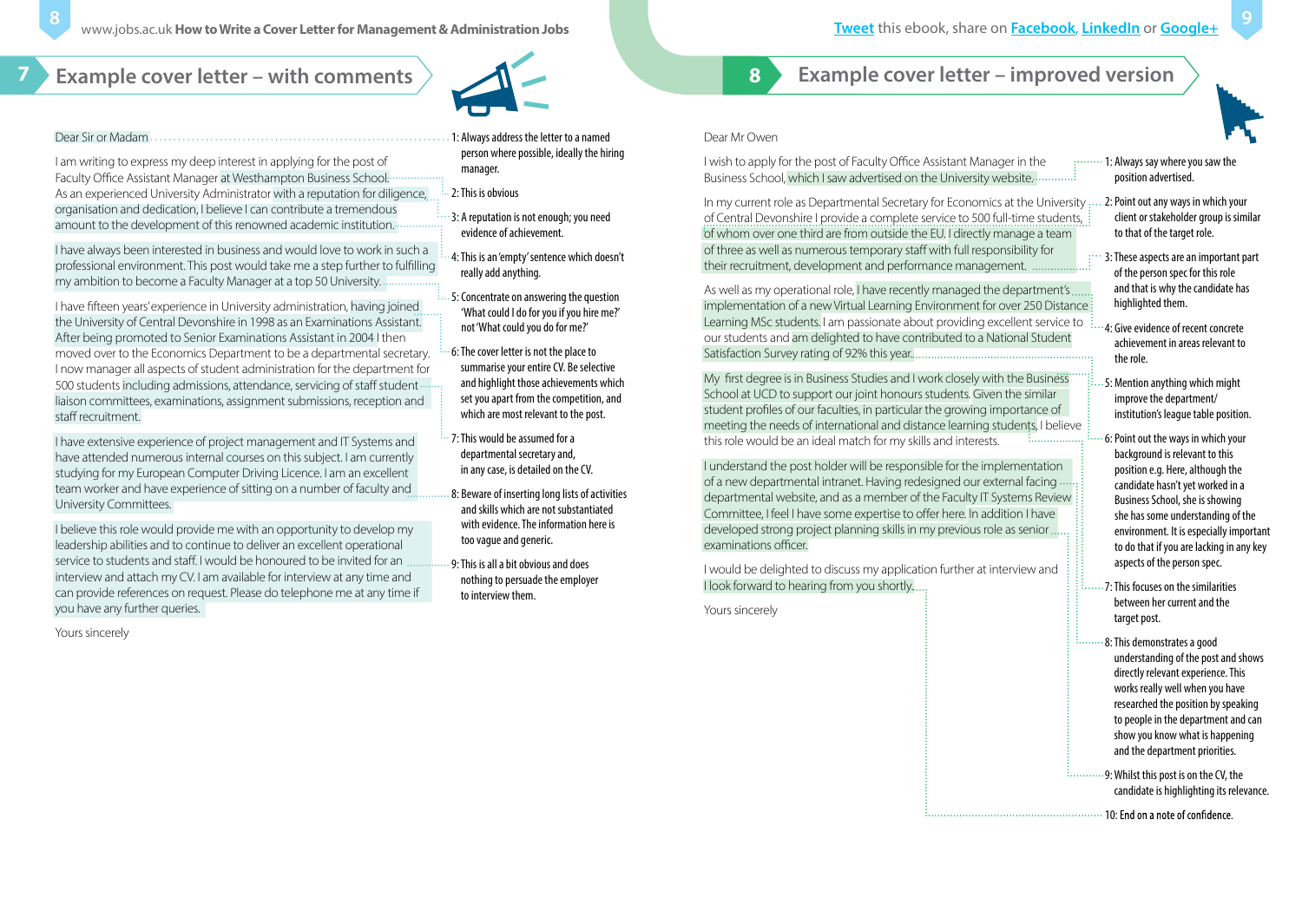# **9 Cover letter checklist**

Before you send off your letter, use our final checklist to ensure your letter is as strong as possible.

#### **Have you:**

- Done your homework so that you are clear about what the employer wants?
- Given clear evidence of how you meet the most important criteria of the job?
- Kept it to three quarters of a page or less?
- Put your most important evidence in the first half of the letter?
- Asked a friend to proof read it and ensure the language is succinct and clear?
- Addressed it to the right person?
- Given a convincing explanation of why you want the job?
- Ended with a summary of why you would be perfect for this role?





**Need help with your CV? Visit our website for [example CVs](www.jobs.ac.uk/careers-advice/cv-templates/2073/classic-chronological-cv-example/), [guidelines](http://www.jobs.ac.uk/careers-advice/cv-templates/2070/classic-cv-guidelines/) and tips as well as a Classic [CV Template](http://www.jobs.ac.uk/careers-advice/cv-templates/1529/classic-cv-template/).**

# **10 About the author**

Lisa Carr is a careers consultant and coach who works with a range of public and private organisations including the University of Warwick and Warwick Business School, where she coaches Executive MBAs. She began her career as an HR manager in the energy industry and spent a number of years lecturing for the Chartered Institute of Personnel and Development. After qualifying as a Careers Guidance practitioner she has worked with a wide range of clients from undergraduates through to senior academics and company directors.





#### You may like these other ebooks from **[jobs.ac.uk](http://jobs.ac.uk)**:

#### **[Career Development Toolkit for Higher](http://www.jobs.ac.uk/careers-advice/resources/ebooks-and-toolkits/career-development-toolkit-for-higher-education-professionals)  [Education Professionals](http://www.jobs.ac.uk/careers-advice/resources/ebooks-and-toolkits/career-development-toolkit-for-higher-education-professionals)**

Careers in Higher Education (HE) are changing rapidly as institutions adapt to a global marketplace for students, and as the political and economic landscape becomes more challenging. Traditional career structures are fast disappearing and new areas of work are emerging. Use the activities in this toolkit for inspiration as you work through each step of your career planning.

#### **[Interactive CPD Toolkit](http://www.jobs.ac.uk/careers-advice/resources/ebooks-and-toolkits/interactive-cpd-toolkit)**

To help with your career progression and achieving your career goals, this 37-page interactive electronic guide on Continuing Professional Development (CPD) will give you a structured and step-by-step approach to your professional development.